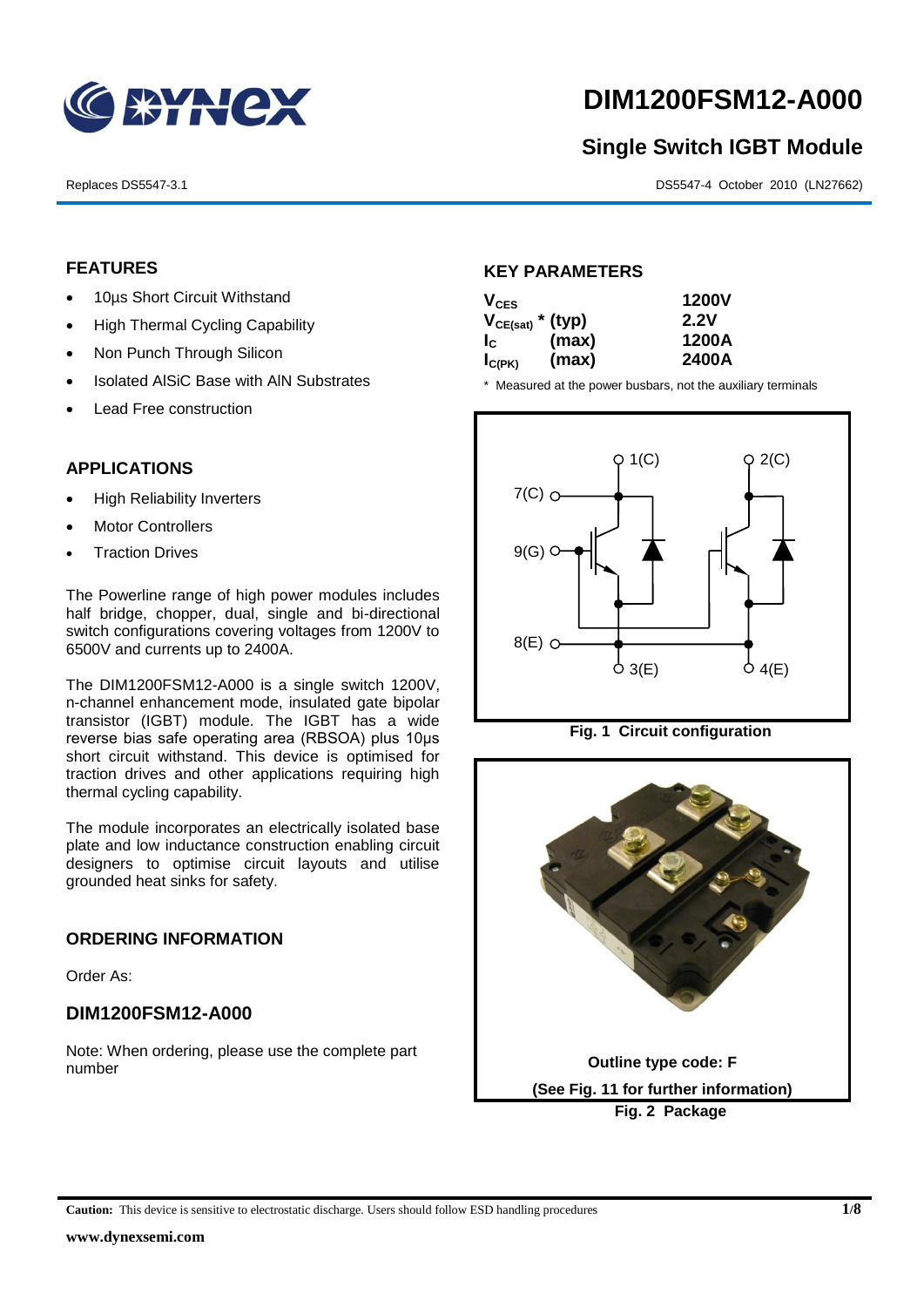## **ABSOLUTE MAXIMUM RATINGS**

Stresses above those listed under 'Absolute Maximum Ratings' may cause permanent damage to the device. In extreme conditions, as with all semiconductors, this may include potentially hazardous rupture of the package. Appropriate safety precautions should always be followed. Exposure to Absolute Maximum Ratings may affect device reliability.

#### **Tcase = 25°C unless stated otherwise**

| Symbol            | <b>Parameter</b>                  | <b>Test Conditions</b>                                   |       | <b>Units</b> |
|-------------------|-----------------------------------|----------------------------------------------------------|-------|--------------|
| $V_{CES}$         | Collector-emitter voltage         | $V_{GF} = 0V$                                            | 1200  | V            |
| $V_{GES}$         | Gate-emitter voltage              |                                                          | ±20   | V            |
| $I_{\rm C}$       | Continuous collector current      | $T_{\text{case}} = 85^{\circ}$ C                         | 1200  | A            |
| $I_{C(PK)}$       | Peak collector current            | 1ms, $T_{\text{case}} = 110^{\circ}$ C                   | 2400  | A            |
| $P_{max}$         | Max. transistor power dissipation | $T_{\text{case}} = 25^{\circ}C$ , $T_i = 150^{\circ}C$   | 10400 | W            |
| $I^2t$            | Diode $I^2t$ value                | $V_R = 0$ , $t_p = 10$ ms, $T_i = 125$ °C                | 400   | $kA^2s$      |
| V <sub>isol</sub> | Isolation voltage - per module    | Commoned terminals to base plate.<br>AC RMS, 1 min, 50Hz | 2500  | V            |
| $Q_{PD}$          | Partial discharge - per module    | IEC1287, $V_1$ = 1300V, $V_2$ = 1000V, 50Hz RMS          | 10    | рC           |

#### **THERMAL AND MECHANICAL RATINGS**

| Internal insulation material:     | AIN              |
|-----------------------------------|------------------|
| Baseplate material:               | <b>AISiC</b>     |
| Creepage distance:                | 20 <sub>mm</sub> |
| Clearance:                        | 10 <sub>mm</sub> |
| CTI (Comparative Tracking Index): | 350              |

| Symbol                       | <b>Parameter</b>                                      | <b>Test Conditions</b>                        | Min | Typ. | Max | <b>Units</b> |
|------------------------------|-------------------------------------------------------|-----------------------------------------------|-----|------|-----|--------------|
| $R_{th(i-c)}$                | Thermal resistance – transistor                       | Continuous dissipation -<br>junction to case  |     |      | 12  | °C/kW        |
| $R_{th(j-c)}$                | Thermal resistance - diode                            | Continuous dissipation -<br>junction to case  |     |      | 20  | °C/kW        |
| $R_{th(c-h)}$                | Thermal resistance -<br>case to heatsink (per module) | Mounting torque 5Nm<br>(with mounting grease) |     |      | 8   | °C/kW        |
| $\mathsf{T}_{\mathsf{i}}$    | Junction temperature                                  | Transistor                                    |     | ۰    | 150 | $^{\circ}C$  |
|                              |                                                       | Diode                                         |     | ۰    | 125 | $^{\circ}C$  |
| ${\mathsf T}_{\textsf{stg}}$ | Storage temperature range                             | $\overline{\phantom{a}}$                      | -40 |      | 125 | $^{\circ}C$  |
|                              |                                                       | Mounting - M6                                 |     |      | 5   | Nm           |
|                              | Screw torque                                          | Electrical connections - M4                   |     |      | 2   | Nm           |
|                              |                                                       | Electrical connections - M8                   | ٠   | ۰    | 10  | <b>Nm</b>    |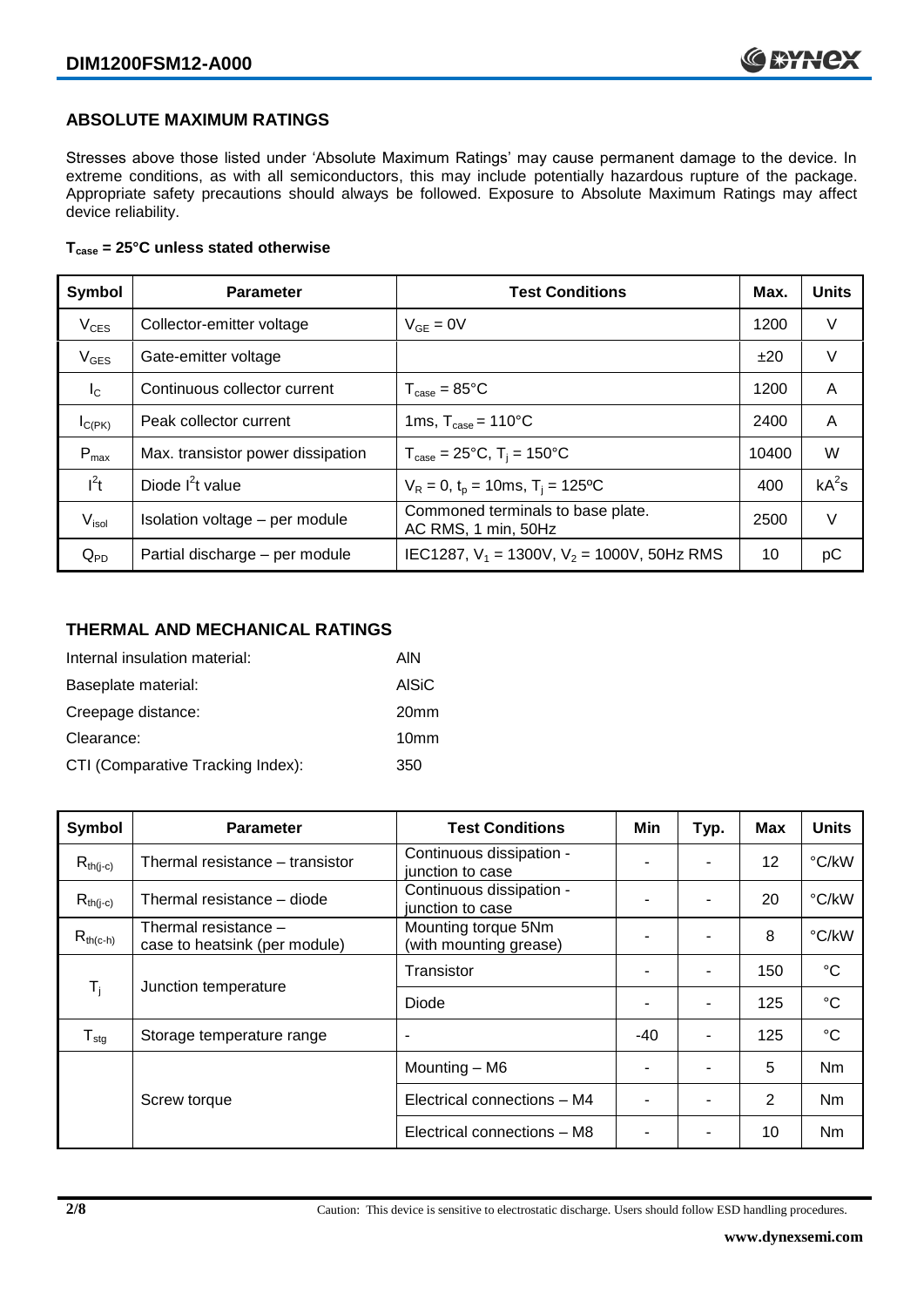# **ELECTRICAL CHARACTERISTICS**

#### **Tcase = 25°C unless stated otherwise.**

| Symbol                                      | <b>Parameter</b>                       | <b>Test Conditions</b>                                                                                                                                 | Min | <b>Typ</b> | <b>Max</b> | <b>Units</b> |
|---------------------------------------------|----------------------------------------|--------------------------------------------------------------------------------------------------------------------------------------------------------|-----|------------|------------|--------------|
| $I_{CES}$                                   | Collector cut-off current              | $V_{GF} = 0V$ , $V_{CF} = V_{CES}$                                                                                                                     |     |            | 1.5        | mA           |
|                                             |                                        | $V_{GF} = 0V$ , $V_{CF} = V_{CES}$ , $T_{case} = 125^{\circ}C$                                                                                         |     |            | 40         | mA           |
| $I_{\text{GES}}$                            | Gate leakage current                   | $V_{GF} = \pm 20V$ , $V_{CF} = 0V$                                                                                                                     |     |            | 6          | μA           |
| $V_{GE(TH)}$                                | Gate threshold voltage                 | $I_c = 60mA$ , $V_{GE} = V_{CE}$                                                                                                                       | 4.5 | 5.5        | 6.5        | V            |
|                                             | Collector-emitter                      | $V_{GE}$ = 15V, $I_C$ = 1200A                                                                                                                          |     | 2.2        | 2.8        | V            |
| $V_{CE(sat)}$                               | saturation voltage                     | $V_{GE}$ = 15V, $I_C$ = 1200A, $T_i$ = 125°C                                                                                                           |     | 2.6        | 3.2        | $\vee$       |
| $I_F$                                       | Diode forward current                  | DC                                                                                                                                                     |     |            | 1200       | A            |
| $I_{FM}$                                    | Diode maximum forward current          | $t_p = 1$ ms                                                                                                                                           |     |            | 2400       | A            |
| $V_F$ <sup>†</sup><br>Diode forward voltage |                                        | $I_F = 1200A$                                                                                                                                          |     | 1.9        | 2.1        | $\vee$       |
|                                             |                                        | $I_F = 1200A$ , $T_i = 125^{\circ}C$                                                                                                                   |     | 1.8        | 2.1        | V            |
| $C_{\mathsf{ies}}$                          | Input capacitance                      | $V_{CE} = 25V$ , $V_{GE} = 0V$ , f = 1MHz                                                                                                              |     | 135        |            | nF           |
| $Q_{g}$                                     | Gate charge                            | ±15V                                                                                                                                                   |     | 12         |            | μC           |
| $C_{res}$                                   | Reverse transfer capacitance           | $V_{CF} = 25V$ , $V_{GF} = 0V$ , f = 1MHz                                                                                                              |     |            |            | nF           |
| $L_M$                                       | Module inductance                      |                                                                                                                                                        |     | 15         |            | nH           |
| $R_{INT}$                                   | Internal transistor resistance         |                                                                                                                                                        |     | 140        |            | $\mu\Omega$  |
| SC <sub>Data</sub>                          | Short circuit current, I <sub>SC</sub> | $T_i = 125$ °C, V <sub>CC</sub> = 900V<br>$t_p \le 10 \mu s$ , $V_{GE} \le 15 V$<br>$V_{CE \text{ (max)}} = V_{CES} - L^* \times dl/dt$<br>IEC 60747-9 |     | 7000       |            | A            |

#### **Note:**

 $\dagger$  Measured at the power busbars, not the auxiliary terminals

 $\check{}$  L is the circuit inductance +  $L_M$ 

**Caution:** This device is sensitive to electrostatic discharge. Users should follow ESD handling procedures **3/8**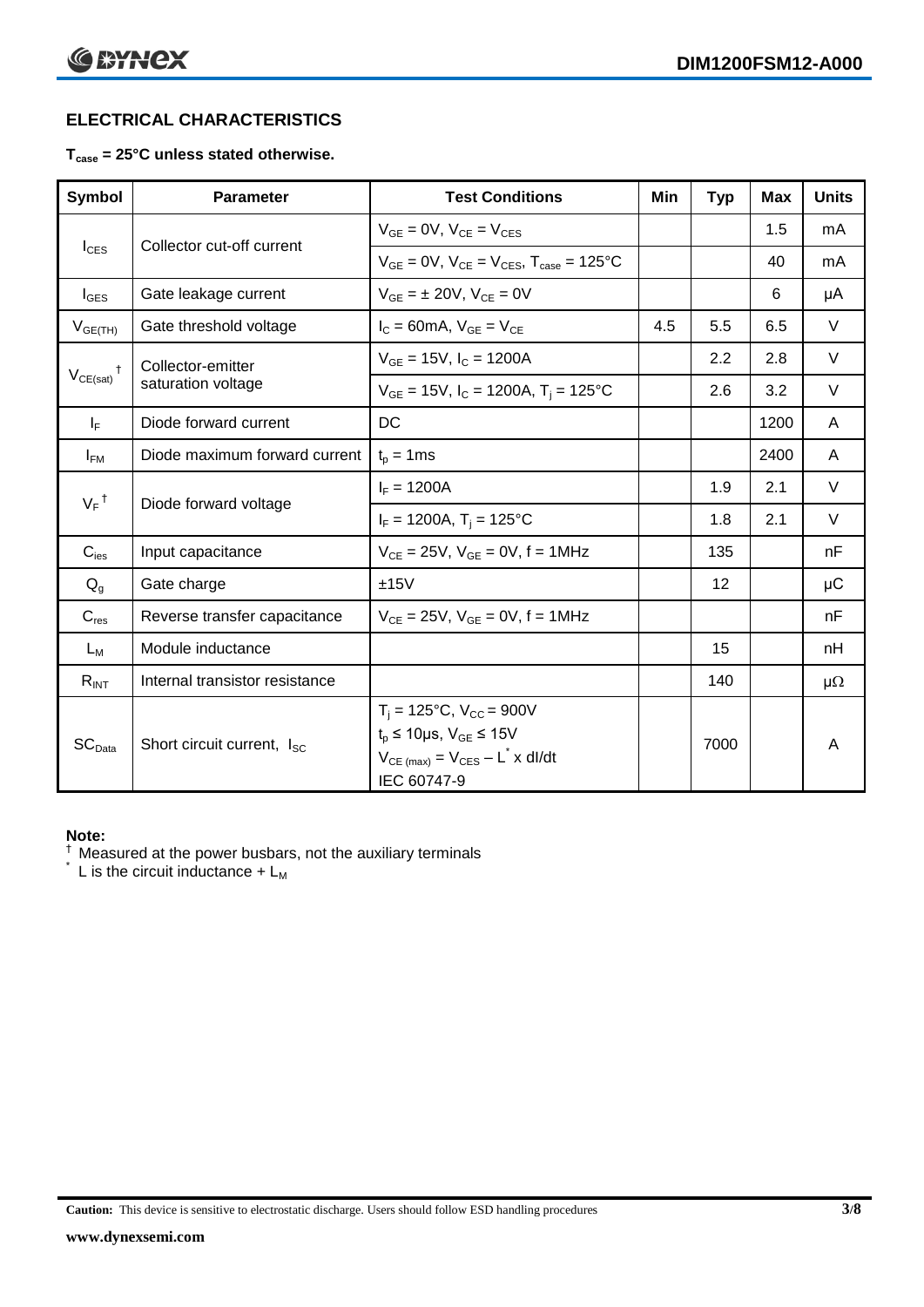# **ELECTRICAL CHARACTERISTICS**

**Tcase = 25°C unless stated otherwise**

| Symbol              | <b>Parameter</b>               | <b>Test Conditions</b>                       | Min | Typ. | <b>Max</b> | <b>Units</b> |
|---------------------|--------------------------------|----------------------------------------------|-----|------|------------|--------------|
| $t_{d(\text{off})}$ | Turn-off delay time            |                                              |     | 1250 |            | ns           |
| $t_{f}$             | Fall time                      | $I_c = 1200A$<br>$V_{GF} = \pm 15V$          |     | 180  |            | ns           |
| $E_{OFF}$           | Turn-off energy loss           | $V_{CF} = 600V$<br>$R_{G(ON)} = 2.2\Omega$   |     | 160  |            | mJ           |
| $t_{d(on)}$         | Turn-on delay time             |                                              |     | 250  |            | ns           |
| $t_{r}$             | Rise time                      | $R_{G(OFF)} = 2.2\Omega$<br>$L_s \sim 100nH$ |     | 200  |            | ns           |
| $E_{ON}$            | Turn-on energy loss            |                                              |     | 80   |            | mJ           |
| $Q_{rr}$            | Diode reverse recovery charge  | $I_F = 1200A$                                |     | 120  |            | μC           |
| $I_{rr}$            | Diode reverse recovery current | $V_{CF} = 600V$                              |     | 570  |            | A            |
| $E_{rec}$           | Diode reverse recovery energy  | $dl_F/dt = 6200A/\mu s$                      |     | 60   |            | mJ           |

#### **Tcase = 125°C unless stated otherwise**

| Symbol              | <b>Parameter</b>               | <b>Test Conditions</b>                       | Min | Typ. | <b>Max</b> | <b>Units</b> |
|---------------------|--------------------------------|----------------------------------------------|-----|------|------------|--------------|
| $t_{d(\text{off})}$ | Turn-off delay time            |                                              |     | 1380 |            | ns           |
| $t_{f}$             | Fall time                      | $I_c = 1200A$<br>$V_{GF} = \pm 15V$          |     | 200  |            | ns           |
| $E_{OFF}$           | Turn-off energy loss           | $V_{CF} = 600V$                              |     | 260  |            | mJ           |
| $t_{d(on)}$         | Turn-on delay time             | $R_{G(ON)} = 2.2\Omega$                      |     | 350  |            | ns           |
| $t_{r}$             | Rise time                      | $R_{G(OFF)} = 2.2\Omega$<br>$L_s \sim 100nH$ |     | 220  |            | ns           |
| $E_{ON}$            | Turn-on energy loss            |                                              |     | 140  |            | mJ           |
| $Q_{rr}$            | Diode reverse recovery charge  | $I_F = 1200A$                                |     | 240  |            | μC           |
| $I_{rr}$            | Diode reverse recovery current | $V_{CE} = 600V$                              |     | 680  |            | A            |
| $E_{rec}$           | Diode reverse recovery energy  | $dl_F/dt = 5700A/\mu s$                      |     | 110  |            | mJ           |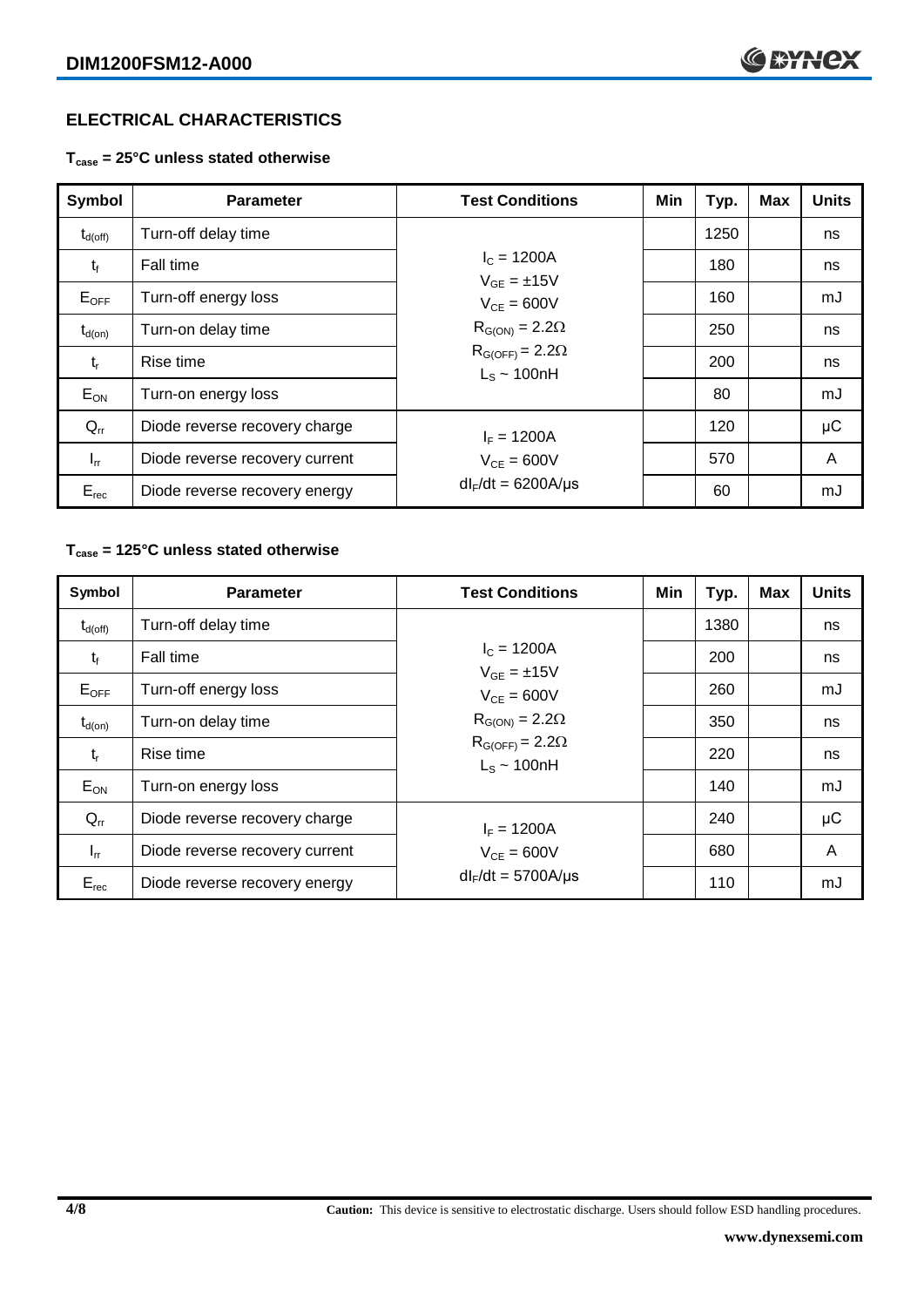

**Caution:** This device is sensitive to electrostatic discharge. Users should follow ESD handling procedures **5/8**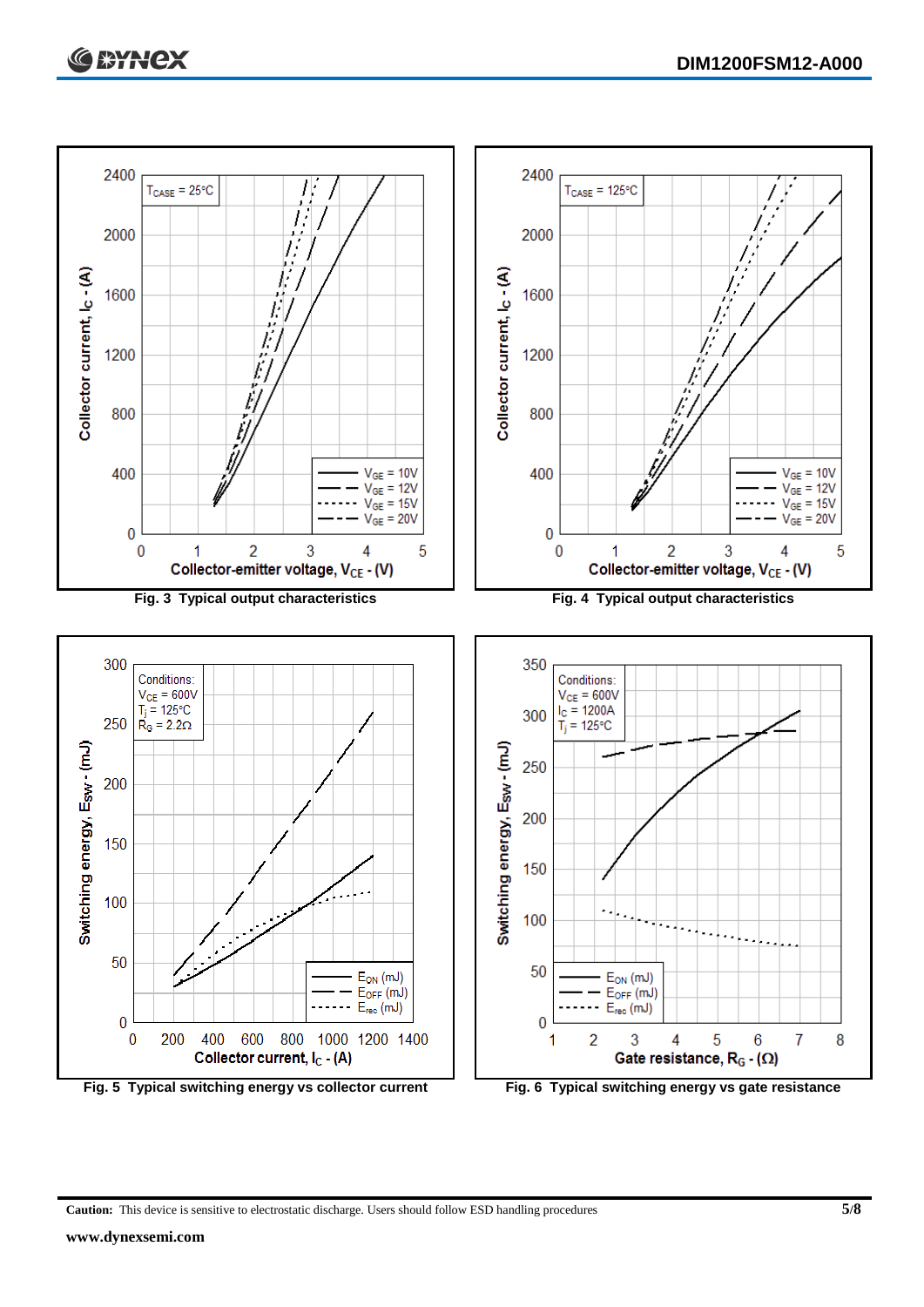

**6/8 Caution:** This device is sensitive to electrostatic discharge. Users should follow ESD handling procedures.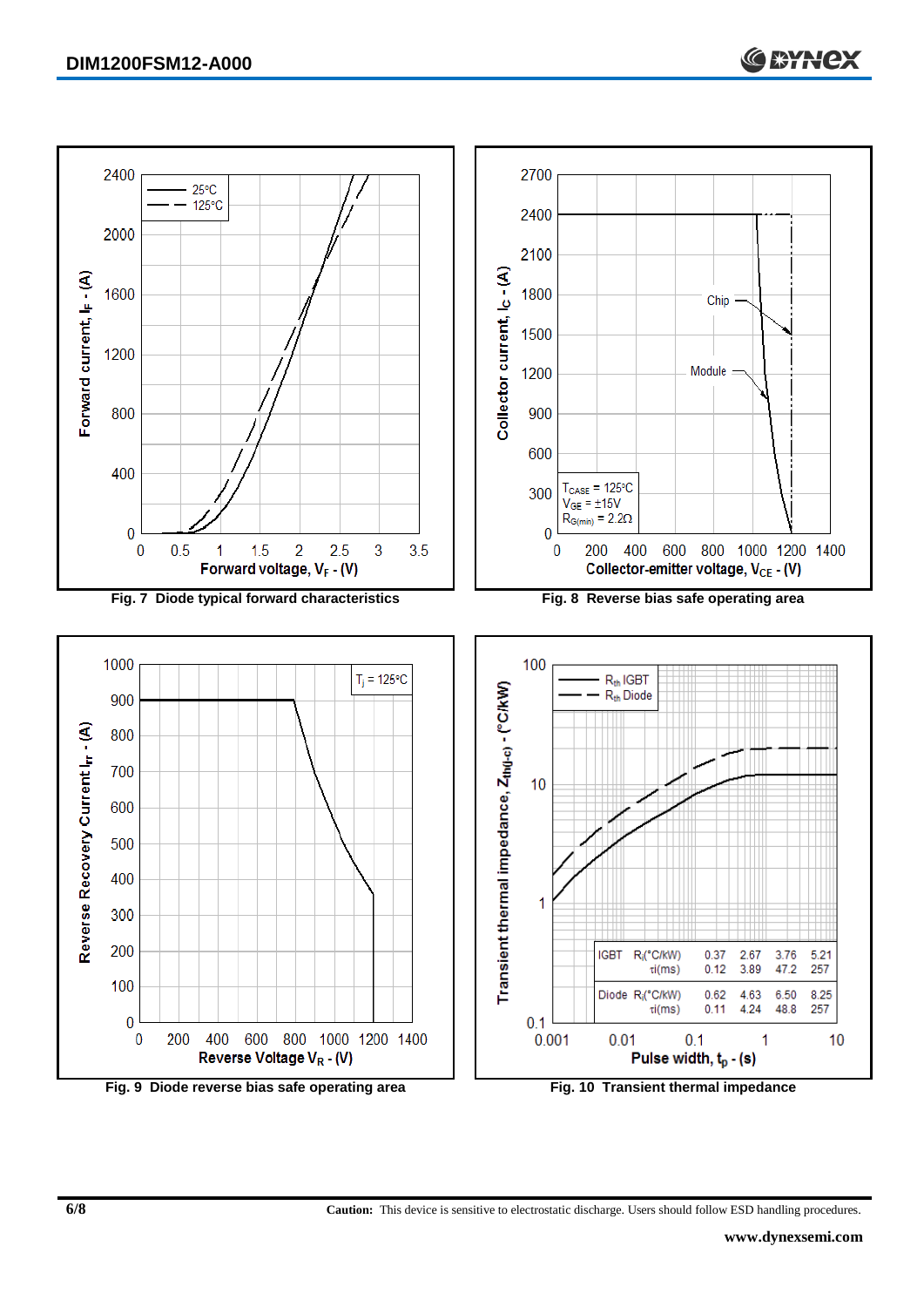

#### **PACKAGE DETAILS**

For further package information, please visit our website or contact Customer Services. All dimensions in mm, unless stated otherwise. **DO NOT SCALE.**



**Caution:** This device is sensitive to electrostatic discharge. Users should follow ESD handling procedures **7/8**